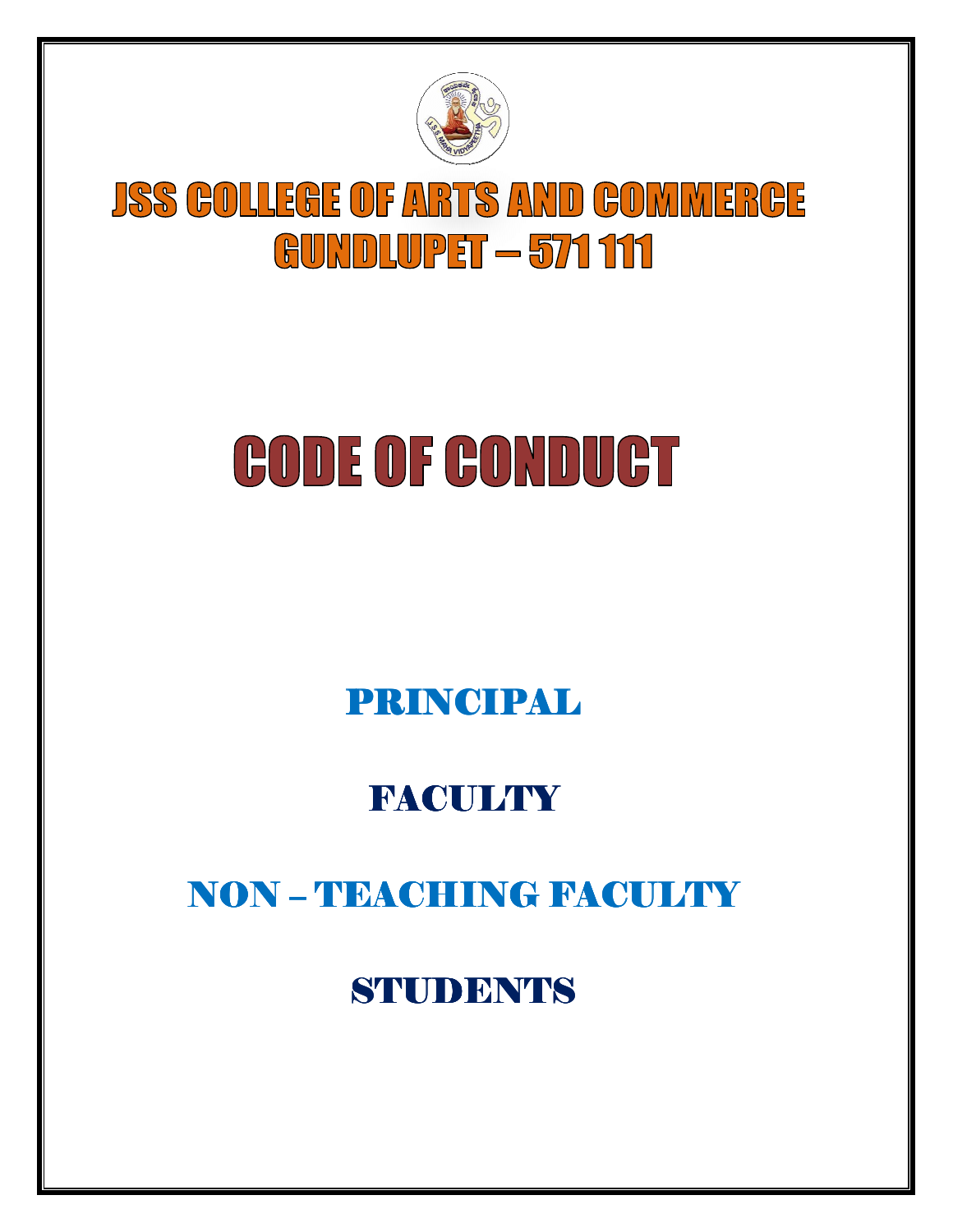#### **VISION**

Strive to achieve greater heights in quality higher education, for the young students to provide value based education and create self reliant global citizens.

#### **MISSION**

- To excel in general education.
- To impart quality education to mould the personality of rural students.
- \* To promote the attitude of intellectual growth and develop skills necessary for self reliance.
- To bridge the gap between knowledge and development in social, cultural and scientific aspects of privileged and under privileged sections of our students.
- To prepare students as globally competent responsive and responsible citizens.
- \* To work towards all round personality development of our students.

#### **CORE VALUES**

- ❖ Contributing to societal development
- ❖ Inculcating values.
- Holistic development of students
- Pursuit of academic excellence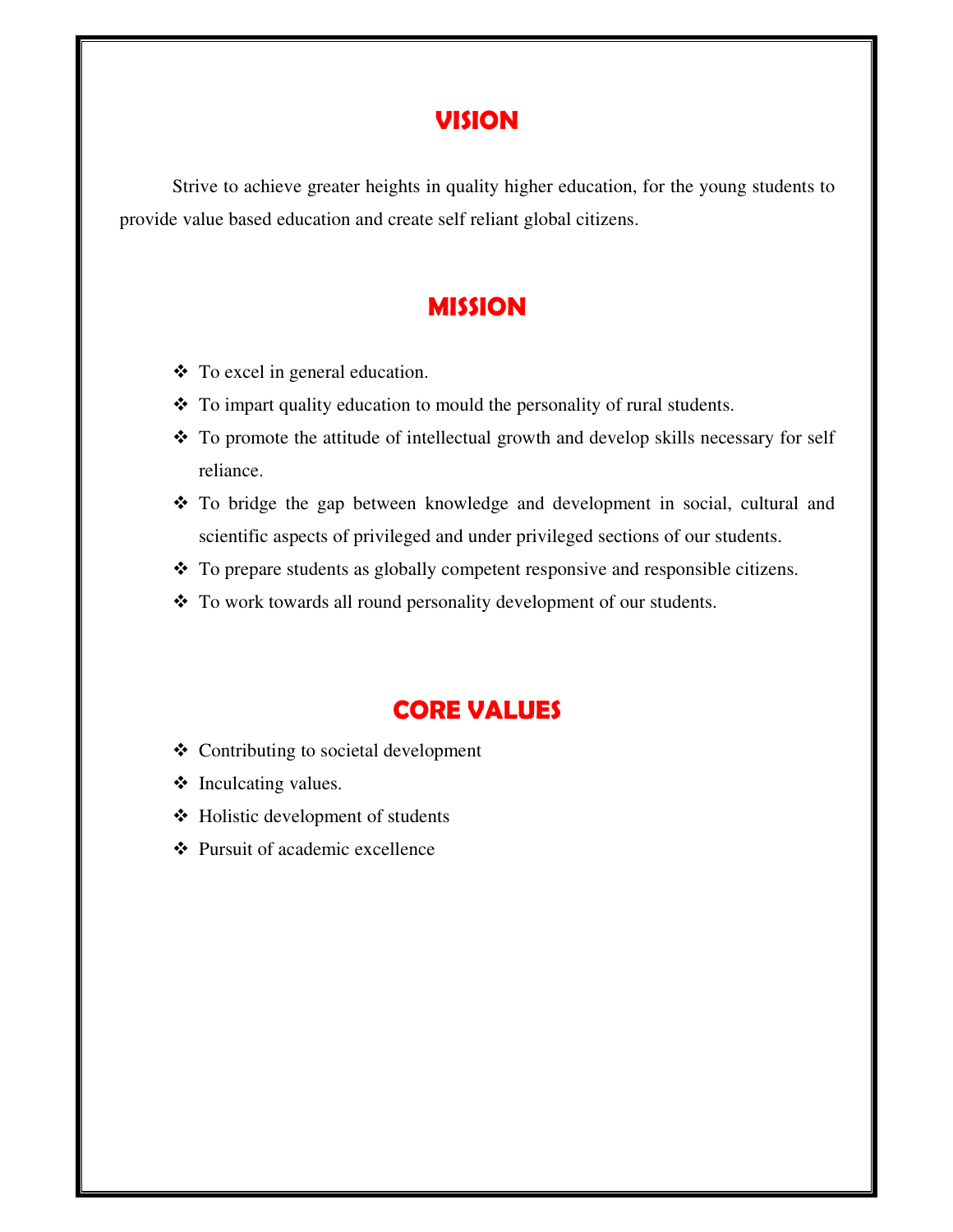#### **CODE OF CONDUCT FOR THE PRINCIPAL**

#### **The Principal Should**

- ▶ Be a dynamic and democratic administrator.
- $\triangleright$  Be punctual and sincere in work.
- > Monitor all the activities of the College efficiently and effectively.
- > Convene staff meetings periodically to take decisions regarding College activities.
- > Have control over the maintenance of College properties.
- > Be interested in introducing new courses related to the need of the hour and in upgrading the Departments.
- Encourage the Departmental heads to organize conferences, seminars, workshops and special lectures.
- $\triangleright$  Be impartial and maintain cordial relationship with the staff members.
- > Supervise academic and administrative.
- > Acknowledge the academic excellence of the staff.
- $\triangleright$  Treat the staff with due respect.
- > Facilitate good rapport between the management and the staff
- > Listen and redress the grievances of students, staff and parents.
- $\triangleright$  Insist on discipline, punctuality and accountability of the students and the staff.
- $\triangleright$  Focus on the required efforts for the placement of the students in reputed companies.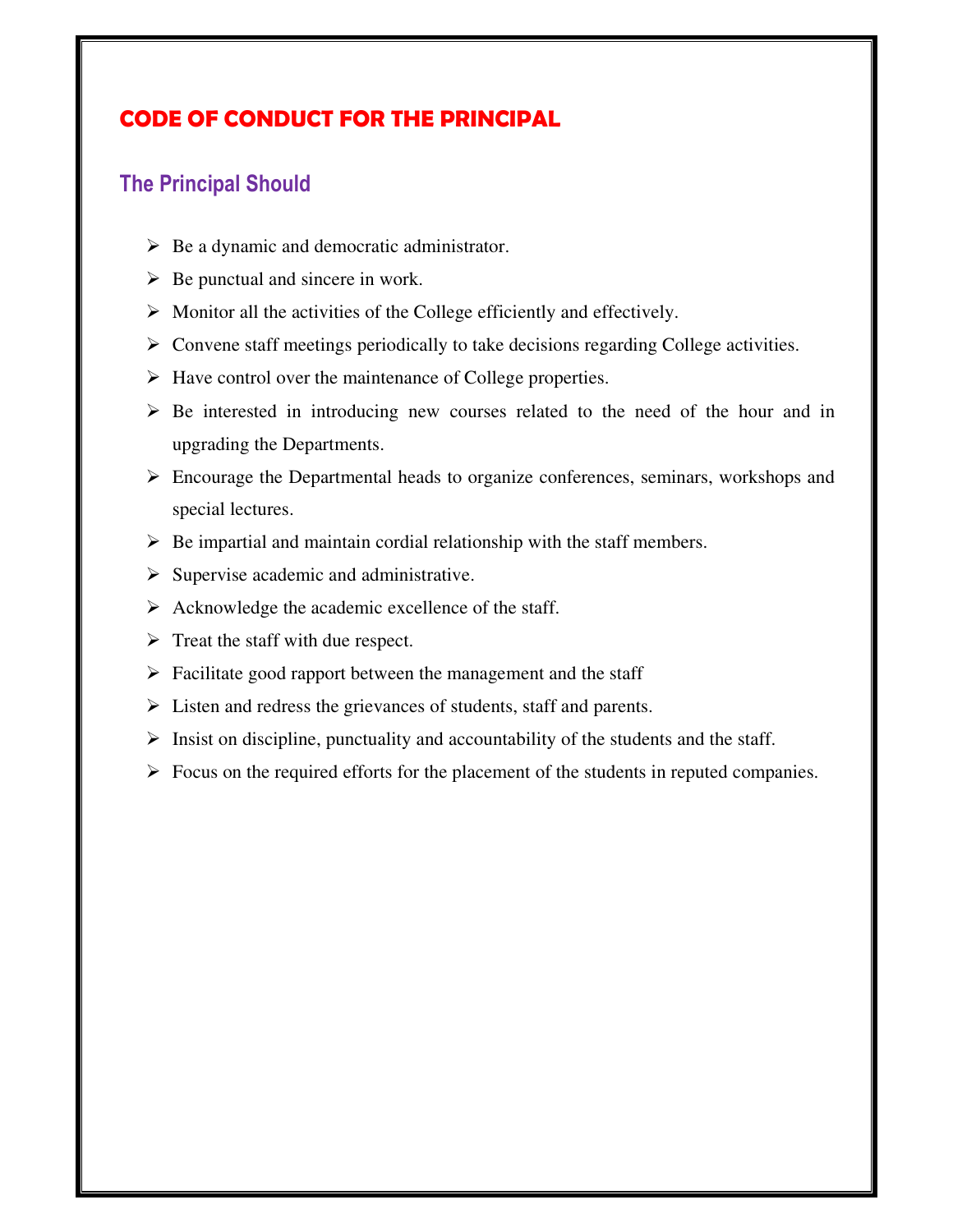#### **CODE OF CONDUCT FOR THE HEADS OF THE DEPARTMENT**

- $\triangleright$  The Head of the department is required to lead, manage and develop the department.
- Responsible for ensuring the educational progress and welfare of students
- > To Involves Self and other faculty in the process of curriculum delivery
- > To organize the academic workload of the department (Theory Classes Laboratory Classes) as per norms indicated by principal.
- > To supervise the attendance of students in Classes and laboratories.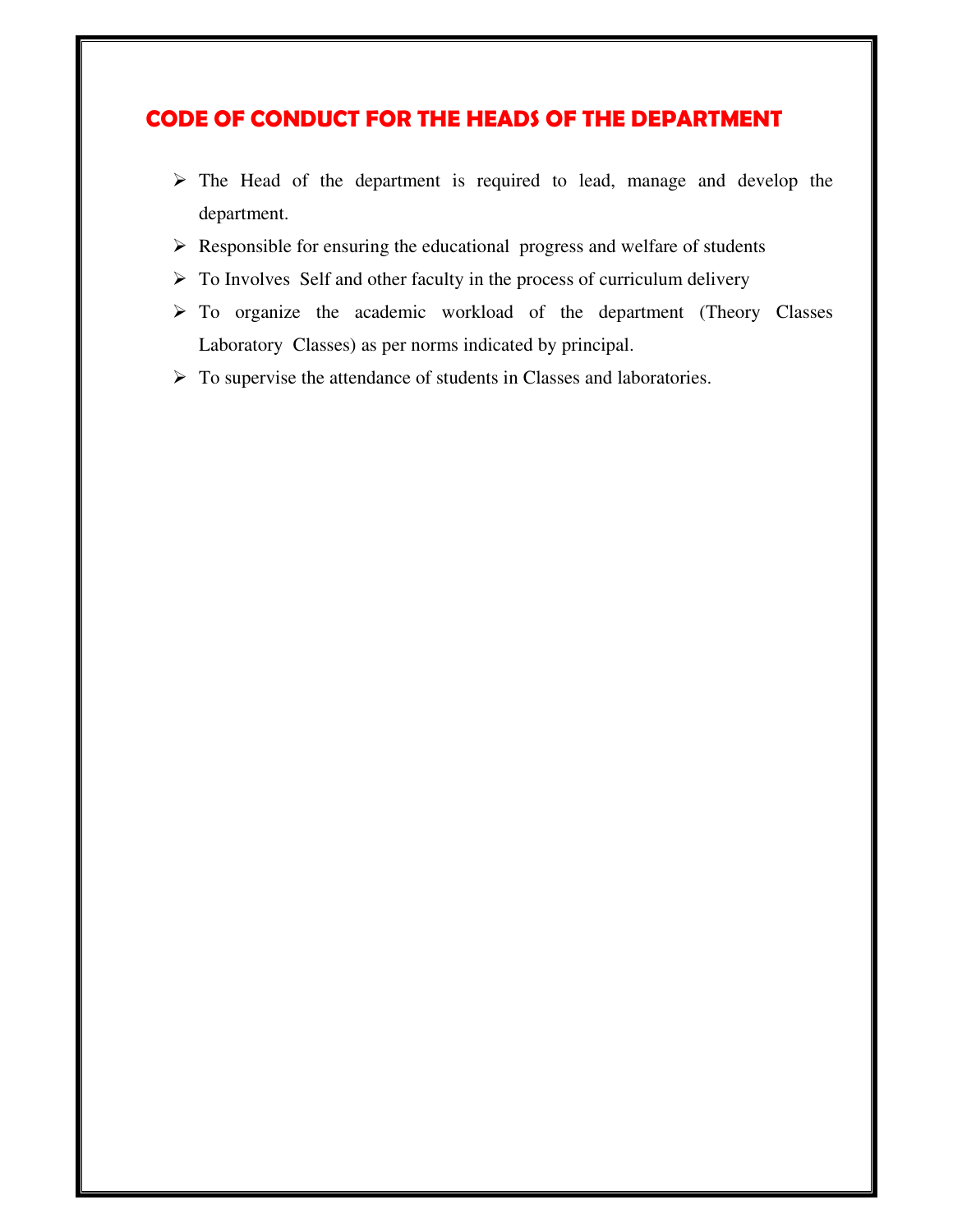#### **CODE OF CONDUCT FOR THE FACULTY MEMBERS**

#### **The Faculty Members should**

- > Maintain decorum both inside and outside the classroom and set a good example to the students.
- > Dress modestly and neatly.
- Respect the ideals of democracy, patriotism and peace.
- > Treat the colleagues in the same manner as they themselves wish to be treated.
- Speak respectfully of other teachers and render them assistance for professional betterment.
- > Refrain from allowing considerations of caste, creed, religion, race or sex in their professional endeavour.
- Adhere to a responsible pattern of conduct and demeanour expected of them by the community.
- $\triangleright$  Consider the rights and dignity of the students in expressing their opinions.
- $\triangleright$  Motivate the students to improve their personal attributes and at the same time contribute to community welfare.
- Encourage the students to participate in both curricular and co-curricular and extensional activities.
- Inculcate research aptitude among students.
- $\triangleright$  Be friendly to the students and not behave in a vindictive manner towards any of them for any reason.
- > Meet the students after the class hours if needed and guide them.
- > Help the students to understand our national heritage and national goals, national integrity.
- > Treat the students impartially regardless of their caste, creed and religion, political, economic and social characteristics.
- $\triangleright$  Be good counselors and facilitators in guiding the students.
- $\triangleright$  Co-operate and support the institution in carrying out the programmes related to the educational responsibilities such as appraising applications for admission, advising and counselling students and the conduct of college examinations including supervision, invigilation and evaluation.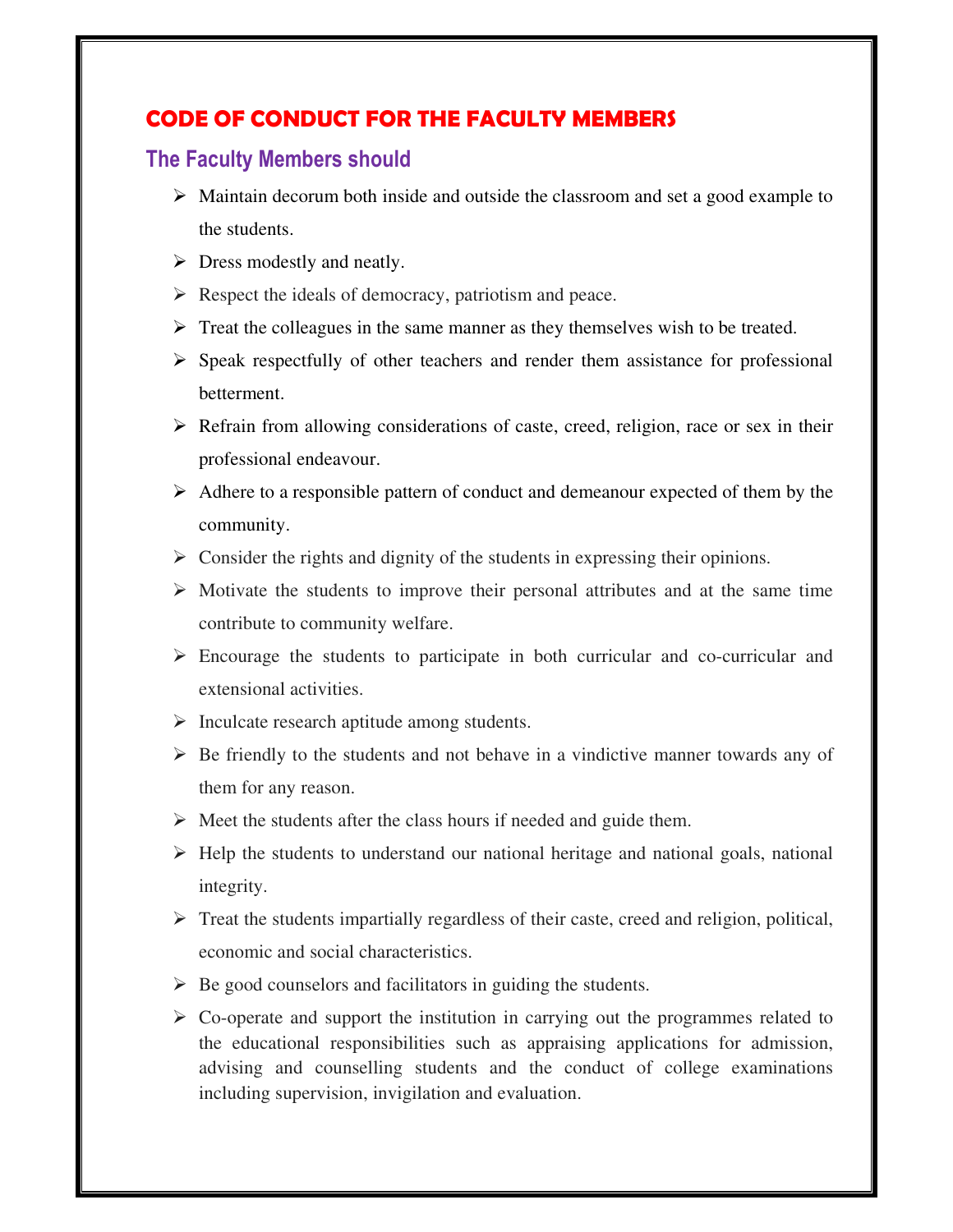### **PROFESSIONAL ETHICS FOR THE FACULTY**

#### **The Faculty Members should**

- $\triangleright$  Report to duty in time and remain in the campus during working hours.
- > Report to duty on the reopening day and the last working day of each semester.
- $\triangleright$  Sign the attendance register while reporting to duty.
- > Always wear identity cards while inside the college premises.
- $\triangleright$  Comply with the instructions issued by the management.
- > Perform their duties in the form of teaching, practical, seminar and research work conscientiously and with dedication.
- $\triangleright$  Avoid using cell phones while taking classes.
- > Help, guide, encourage and assist the students in their curricular, co-curricular and extra-curricular endeavours.
- $\triangleright$  Recognize the difference in aptitude and capabilities of the students and meet their individual needs.
- > Have an understanding of our national heritage and national goals.
- > Continuously monitor the progress in the performance of their wards.
- ▶ Be good counselors and facilitators to the students.
- Carry out academic, co-curricular and organizational activities that may be assigned to them from time to time.
- > Involve themselves in research for their professional growth.
- Adhere to a responsible pattern of conduct and demeanour expected of them by the community.
- $\triangleright$  Cooperate in the formulation of policies of the institution by accepting various offices and discharge responsibilities which such offices may demand.
- $\triangleright$  Cooperate with the authorities for the betterment of the institution keeping in view the interest and in conformity with the dignity of the profession.
- > Complete the syllabus in time and be accountable for good results.
- Faculty members are accountable to students.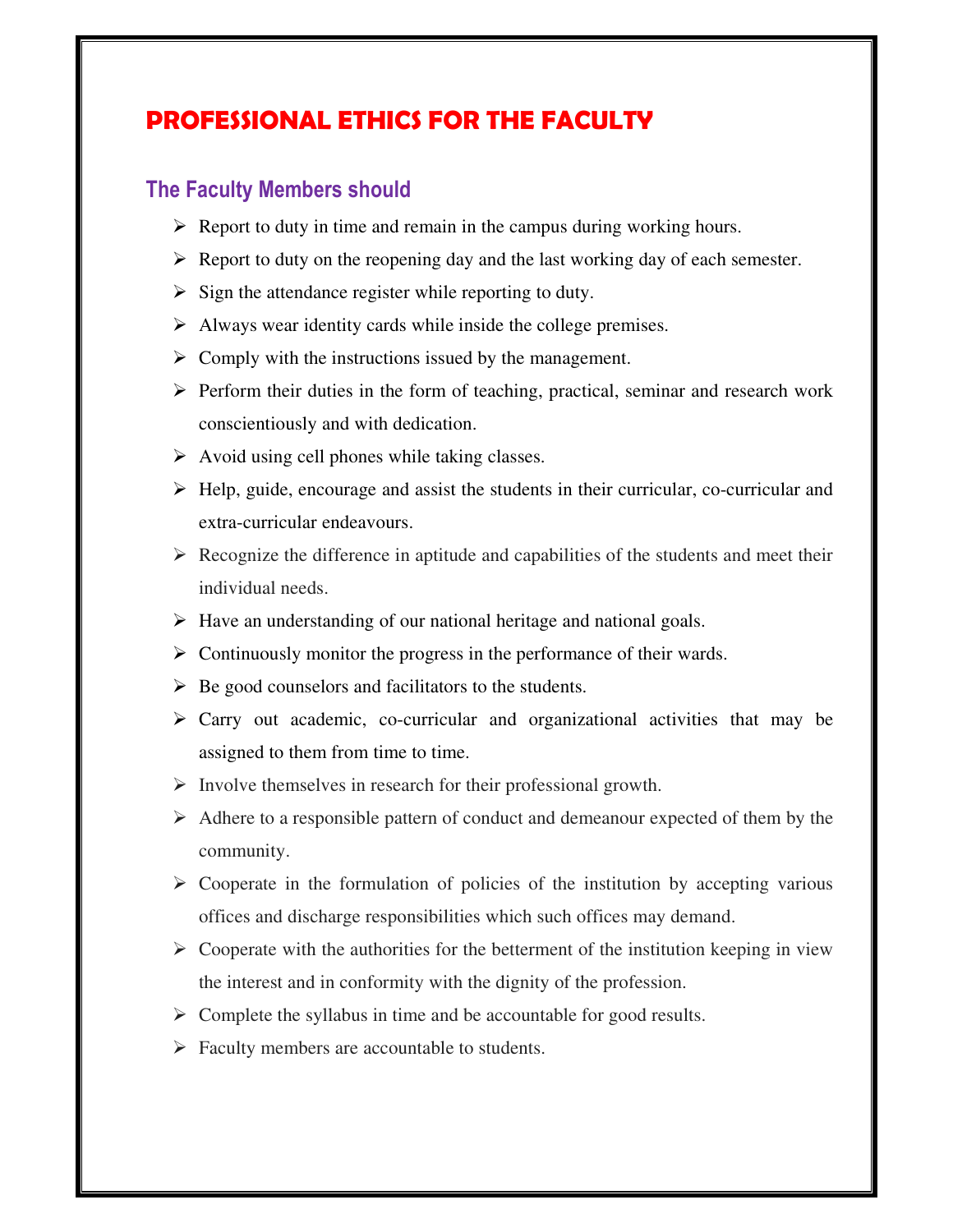### **CODE OF CONDUCT FOR NON-TEACHING STAFF**

#### **Non-Teaching Staff should**

- $\triangleright$  Report to duty in time and remain in the campus during the working hours.
- $\triangleright$  Sign the attendance register while reporting to duty.
- $\triangleright$  Wear identity cards while inside the college premises.
- $\triangleright$  Comply with the instructions issued by the higher authorities.
- > Perform duties with sincerity and confidentiality.
- $\triangleright$  Avoid using cell phones during working hours.
- > Dress neatly and modestly.
- $\triangleright$  Be conversant with the rules and regulations and the relevant procedures.
- > Have updated knowledge about computer.
- > Make arrangements to the works assigned while taking leave.
- > Cooperate with the members of other sections.
- $\triangleright$  Behave with dignity and decorum to others.
- Respond to students' enquiries with concern and ensure all possible help.
- > Treat the students impartially regardless of caste, creed, religion, political, economic and social characteristics.